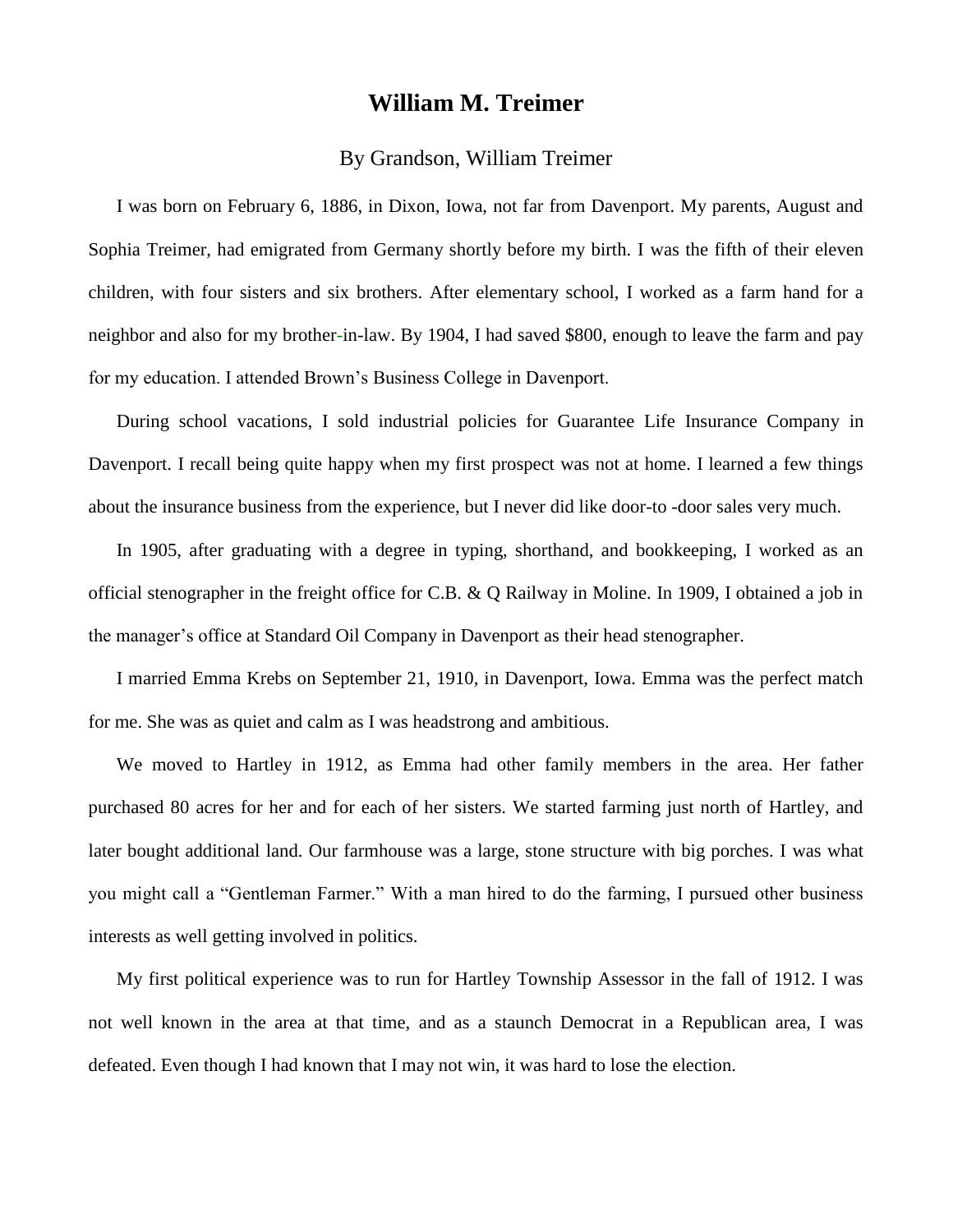We had four sons: Wilbert, Wayne, Virgil, and Donald. The three older boys helped on the farm somewhat. They milked the cows but spent most of the time shooting milk into the cat's mouths. They tended to gamble to see which one of them had to do the chores that day. They tended to gamble about everything! Donald came along later and by that time, Emma and I were too old to corral him. He was on the move from sunup to sundown.

All of my sons served in the military. Wayne was a bomber pilot and was shot down in WWII. He could have parachuted to safety but chose to stay with the plane to help the others. His body was never recovered, but his headstone is nearby. I was proud of his sacrifice, but very sad when we found out he wouldn't be coming home. My three remaining sons all followed me in the insurance business.

I had started Treimer's Insurance Agency in 1915, working on a card table in the parlor of our home. I also became a director of O'Brien County Mutual that year.

We eventually moved into Hartley, first to the Goosy place on East Maple Drive, then to 216 West Maple Drive. I liked to play pinochle with my friends and poker with my sons and their college buddies. I was a member of the Masonic Lodge in Hartley. I always liked to drive a nice car, mostly Buicks. Though I always wanted a Cadillac, I never owned one.

I was known to have a gruff voice and frankly, I was quite self-confidant. Like many German men, I liked to argue with my friends and most likely it sounded as if we were going to start swinging any minute. Of course, when the argument was over we were all the best of friends again. That was just my way.

We worked long hours in those days, Monday through Saturday including Wednesday and Saturday nights. We played hard too, and I was known to entertain a business associate by taking a bottle out of the vault and sending someone over to Red's café for some ice cubes.

I was gifted in business and at recognizing opportunities. I also knew the value of friends in business, and became close to many of Iowa's most important insurance executives. They gave me much encouragement and support.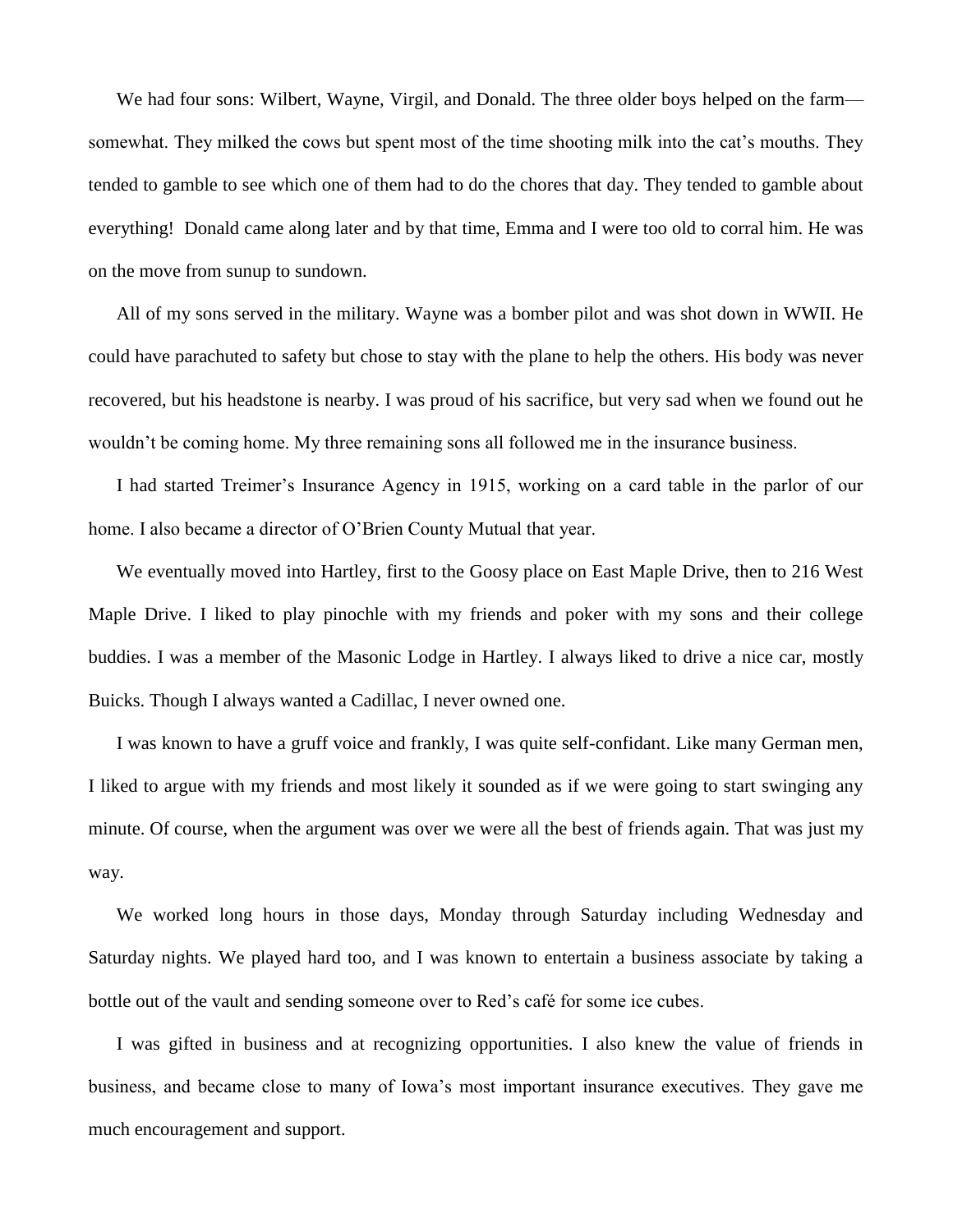I served as a director of IMT Insurance Company from 1923 to 1957. Years later, my son, Wilbert, would become president of that same company. I was a founder of Allied Insurance Company in 1929, and served on the original board of directors as Vice President.

In 1923, I became Secretary of O'Brien County Mutual, and held that position until 1957. During that time, I pioneered the idea of providing fire trucks to area towns. O'Brien County Mutual was the only County Mutual to do so, and as such we had very good fire protection and fewer losses. I always believed in rewarding the firemen. The Mutual even paid for damage to the firemen's clothing worn to the fire, and held a special thank-you supper for one-half of the firemen each year.

Among my many other interests, I was Board Secretary of Hartley Independent School District from 1923 – 1950.

I was elected to two terms as an Iowa State Representative from 1932 to 1936. It was very difficult to win as a Democrat in those days, but by that time, I was known as a successful businessman in the area, and seemed to be well-liked.

The Iowa State Corn Husking Contest was held on our farm on October 30, 1941. Over 30,000 people attended including Governor George Wilson. There were marching bands including one from Gillett Grove that had a cornet player, Doris Salton. She and Virgil didn't notice each other that day. She was just a face in the crowd.

Many years later, Doris was preparing to move to Chicago to work for the Federal Reserve. Because of severe storms in the Hartley area, I needed some extra help with paper work on the claims. Someone suggested I contact Doris Salton. She agreed to work for me on a temporary basis. Before long, Virgil asked her out; she never did move to Chicago, but stayed on in Hartley and married my son.

In 1947, along with Sam Liebsohm, Bill Ennis, Clinton Cooper, and local veterinarian, Dr. Paulsen, I participated in developing Breezy Heights at Lake Okoboji. Developing the area provided a way for us to afford cottages for our families.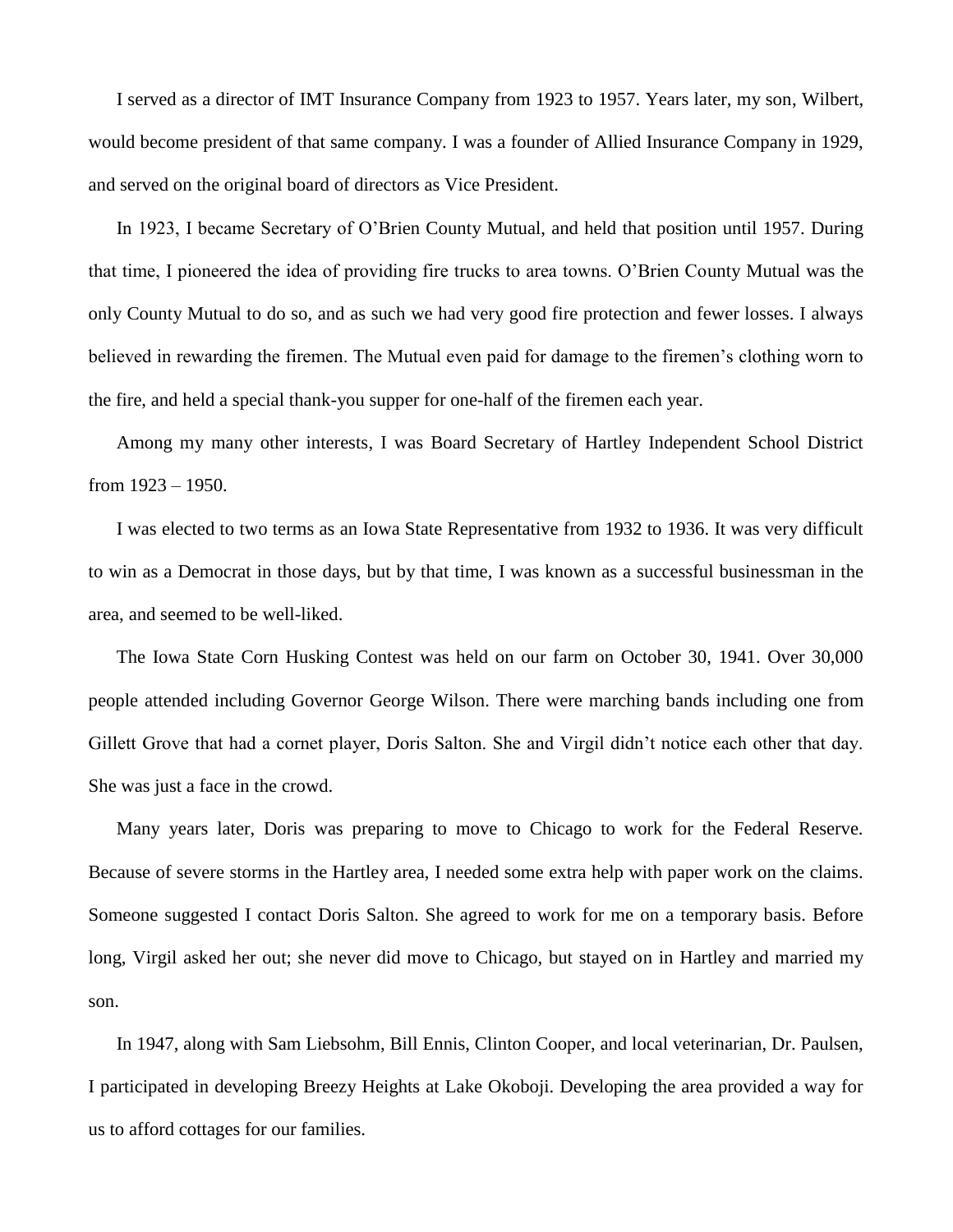It was Donald's duty to maintain the lawn at the lake. He kept it mowed and mulched around the trees with cobs. He also raked the seaweed off of the beach, and never complained once about all the hard work.

I was fascinated by the uses of the corn cob. They were plentiful and I used them as mulch for the many trees I planted. We partially heated our farm house with cobs. While entertaining at the lake, I experimented with trying to grill, using cobs as fuel. It was a disaster, and the party ended up moving to the nearby High Point Hacienda.

I wore a suit every day, even at the lake. I loved to fish, and when I did, I just removed my suit coat and fished in a white shirt and necktie. I guess people thought that was pretty funny.

\*In 1936, my friend, Rev. A. C. Weber, asked me to help with the purchase of Okoboji lake property for the Walther League Camp, now called Camp Okoboji. I was glad to help out.

When television sets became available, I was the proud owner of one of the first sets in Hartley. I had a tall tower installed beside the house and spent hours trying to get the knobs lined up enough to get a watchable picture. I rarely got much more than snowy lines.

I never retired, but toward the end of my life, I suffered from a great deal of stomach pain. Dr. Peterson did all he could for my stomach cancer, but in those days, there wasn't much anyone could do. I died in the hospital in Rochester, Minnesota in 1957, at age 71. I guess I smoked too much.

Emma died in 1985, at the age of 97, and is buried at my side.

Thank you for listening.

\* The camp was originally built for CCC workers. When that program ended, the site was offered for sale. There was major controversy about such a large expenditure among LCMS Lutherans in Iowa District West. An attendee of the final meeting recalls quite a lot of shouting. Those in favor persevered and the camp was purchased for \$15,000. In 1985, a plaque commemorating the event was hung in Camp Okoboji's Fellowship Hall. It states—*In Thanks And Praise To God, We Honor These Men, Whose Hearts Were Stirred And Spirits Moved In March, 1936 To Purchase This Camp To The Glory*